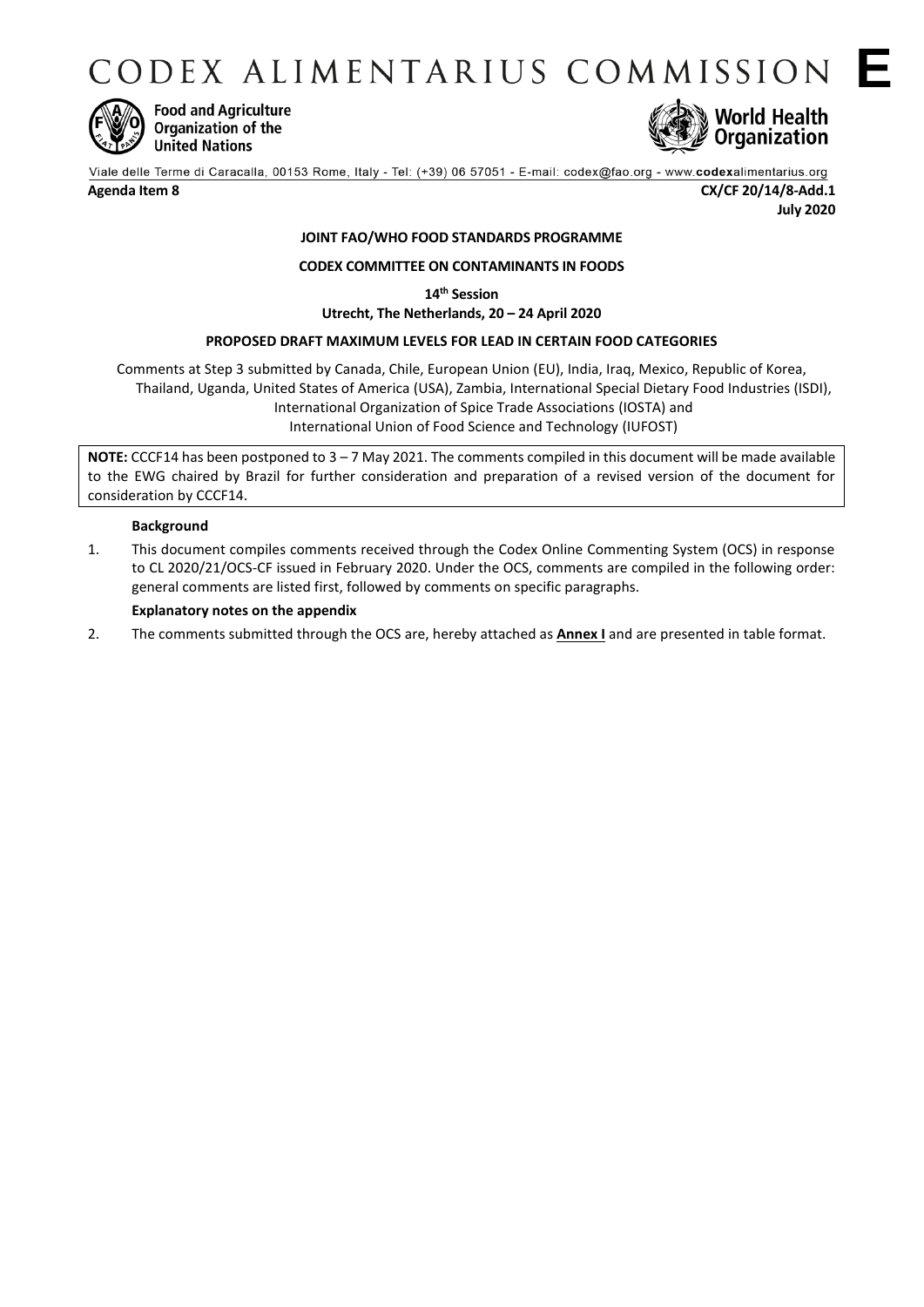### **ANNEX I**

## **COMMENTS ON THE PROPOSED DRAFT MLs FOR LEAD IN CERTAIN FOOD CATEGORIES**

| <b>GENERAL COMMENTS</b>                                                                                                                                                                                                                                                                                                                                                                          | <b>MEMBER/OBSERVER</b> |
|--------------------------------------------------------------------------------------------------------------------------------------------------------------------------------------------------------------------------------------------------------------------------------------------------------------------------------------------------------------------------------------------------|------------------------|
| Canada wishes to express its appreciation to Brazil for leading the electronic Working Group (eWG) on the Proposed draft maximum levels (ML) for lead in selected<br>commodities in the General Standard for Contaminants and Toxins in Food and Feed.                                                                                                                                           | Canada                 |
| Canada supports that any new MLs for lead are as low as reasonably achievable (ALARA principle). Canada has the following comments on the proposed MLs for lead in<br>various foods at Step 4 that are presented in Appendix I.                                                                                                                                                                  |                        |
| Overall, Canada suggests that further rationale be provided for some of the proposed MLs, as highlighted in their specific comments below.                                                                                                                                                                                                                                                       |                        |
| In general, the EU considers that the MLs for lead should be lowered wherever possible.                                                                                                                                                                                                                                                                                                          | EU                     |
| As regards the proposed actions for the individual commodities, the EU would like to present the following position as described in the section on specific comments:                                                                                                                                                                                                                            |                        |
| Thailand would like to thank Brazil for analyzing and preparing the proposed draft MLs for lead in selected commodities. Specifically, with respect to selected<br>commodities, we appreciate the opportunity to provide comments on the following issues as described in the section on specific comments.                                                                                      | <b>Thailand</b>        |
| Uganda is in agreement with points 6 and 7.                                                                                                                                                                                                                                                                                                                                                      | Uganda                 |
| Upon the review of the comments by different stakeholders, Zambia would like to submit its agreement with what has been provided in the proposed standard.<br>Furthermore, inclusion of other cereal based products in the standard is supported due to the diversification of infant foods especially in developing countries. The lack of<br>standard for these makes it difficult to regulate | Zambia                 |
| ISDI supports the ongoing work of the Codex Committee on Contaminants in Food in establishing Maximum Levels (MLs) for lead in different food categories. ISDI has two<br>comments specific to share in relation to circular letter CL 2020/21/OCS-CF.                                                                                                                                           | <b>ISDI</b>            |
| IUFoST supports the establishment of these limits if they have already ben reviewed by JECFA. If this is not the case, action should be held until a JECFA review is available.                                                                                                                                                                                                                  | <b>IUFoST</b>          |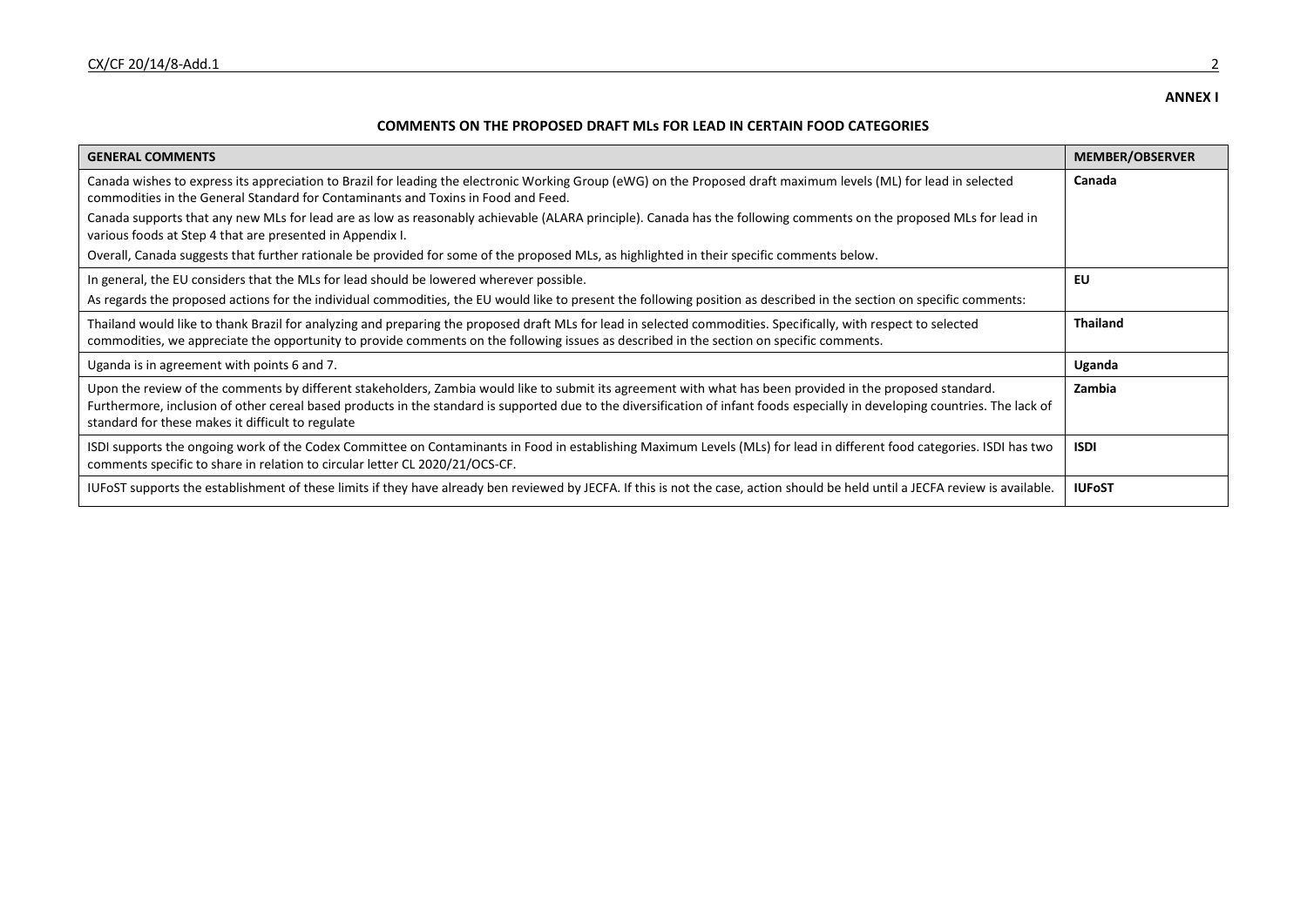| <b>SPECIFIC COMMENTS</b>                                                                                                                                                                                                                                                                                                                                                                                                                                                                                                                                                                                                                                                                                                                                                                                                                                                                                                                                                                                                                                                                                                                                                                                                                                                                                                                                                                                                                                                                                                                                                                                                                                                                                                                                                                                                                                                                                                                                                                                                                                                                                                                                                                                                                                                                                                                                                                                                     |                   |  |
|------------------------------------------------------------------------------------------------------------------------------------------------------------------------------------------------------------------------------------------------------------------------------------------------------------------------------------------------------------------------------------------------------------------------------------------------------------------------------------------------------------------------------------------------------------------------------------------------------------------------------------------------------------------------------------------------------------------------------------------------------------------------------------------------------------------------------------------------------------------------------------------------------------------------------------------------------------------------------------------------------------------------------------------------------------------------------------------------------------------------------------------------------------------------------------------------------------------------------------------------------------------------------------------------------------------------------------------------------------------------------------------------------------------------------------------------------------------------------------------------------------------------------------------------------------------------------------------------------------------------------------------------------------------------------------------------------------------------------------------------------------------------------------------------------------------------------------------------------------------------------------------------------------------------------------------------------------------------------------------------------------------------------------------------------------------------------------------------------------------------------------------------------------------------------------------------------------------------------------------------------------------------------------------------------------------------------------------------------------------------------------------------------------------------------|-------------------|--|
| Section/paragraph                                                                                                                                                                                                                                                                                                                                                                                                                                                                                                                                                                                                                                                                                                                                                                                                                                                                                                                                                                                                                                                                                                                                                                                                                                                                                                                                                                                                                                                                                                                                                                                                                                                                                                                                                                                                                                                                                                                                                                                                                                                                                                                                                                                                                                                                                                                                                                                                            | Member / Observer |  |
| Eggs and preserved eggs: Canada does not object to the proposed MLs for lead of 0.1 mg/kg for eggs (fresh) and 1.5 mg/kg or 2 mg/kg for preserved eggs. However,<br>given the higher lead concentrations in preserved eggs relative to fresh eggs, it seems that preserved eggs may be dehydrated/dried, powdered eggs, although raw<br>(liquid) eggs can also be sold in a preserved form. Further, there are 4 samples listed as dried eggs (whole, yolk, and white) in Annex I, Table A1. Defining the 'preserved<br>egg' category would be useful, which could include confirming with the three countries that submitted data for this commodity that the food products are comparable.<br>Depending on how preserved eggs relate to fresh eggs (e.g. if there is a concentration or processing factor) will help determine if an ML of 1.5 mg/kg or 2 mg/kg would<br>be most appropriate and if proportionality between the respective MLs for fresh and preserved eggs should be considered.                                                                                                                                                                                                                                                                                                                                                                                                                                                                                                                                                                                                                                                                                                                                                                                                                                                                                                                                                                                                                                                                                                                                                                                                                                                                                                                                                                                                                          | Canada            |  |
| <b>Culinary herbs and spices</b>                                                                                                                                                                                                                                                                                                                                                                                                                                                                                                                                                                                                                                                                                                                                                                                                                                                                                                                                                                                                                                                                                                                                                                                                                                                                                                                                                                                                                                                                                                                                                                                                                                                                                                                                                                                                                                                                                                                                                                                                                                                                                                                                                                                                                                                                                                                                                                                             |                   |  |
| Fresh and dried culinary herbs / rhizomes, bulbs and roots: The concept of proportionality could also be considered in the cases of fresh and dried culinary herbs as<br>well as fresh and dried rhizomes, bulbs, and roots. A discussion of the concentration factors between the fresh and dried commodities will help determine if<br>proportionality between the respective MLs for fresh and dried commodities should be considered and would help guide the ML proposals.<br>Canada supports the proposed ML of 0.2 mg/kg lead in fresh culinary herbs, resulting in a 2.6% rejection rate. A single ML of 2 mg/kg (rejection rate of 1.9%) was<br>proposed in dried culinary herbs. MLs of 1.5 mg/kg (rejection rate of 3.9%) and 1 mg/kg (rejection rate 4.5%) for dried culinary herbs would have rejection rates <5%<br>and these lower MLs would be more consistent with the ALARA principle. Canada suggests that further consideration may be warranted for fresh and dried culinary<br>herbs taking into consideration both the ALARA principle and proportionality of the fresh and dried products.<br>The proposed MLs of 2.5 mg/kg (rejection rate of 4.3%) and 0.8 mg/kg (rejection rate of 4.8%) in fresh and dried, respectively, rhizomes, bulbs and roots are<br>reasonable and consistent with the ALARA principle. However, Canada suggests that the proportionality between the MLs for fresh and dried products should<br>considered as part of the ML elaboration process.<br>Fruits and berries: The proposed MLs of 0.6 mg/kg (rejection rate of 4.5%) in fruits and berries is reasonable and consistent with the ALARA principle.<br>Bark: If a rejection rate of 5% or lower is targeted for bark (cinnamon), an appropriate ML would be 4 mg/kg (rejection rage 4.8%), rather than the proposed ML of 3<br>m/kg (rejection rate 6.6%).<br>Floral parts: As only 30 samples are available for floral parts (cloves and saffron), a larger dataset may demonstrate more consistency between hypothetical MLs as<br>well as lower rejection rates at certain hypothetical ML values. It is suggested that a call for data be initiated to augment the dataset for this food group prior to ML<br>elaboration.<br>Seeds: The proposed ML of 0.9 mg/kg (rejection rate of 4.9%) in spices in the form of seeds (e.g. coriander, cumin) is reasonable and consistent with the ALARA<br>principle. |                   |  |
| Cereal based food for infants and young children                                                                                                                                                                                                                                                                                                                                                                                                                                                                                                                                                                                                                                                                                                                                                                                                                                                                                                                                                                                                                                                                                                                                                                                                                                                                                                                                                                                                                                                                                                                                                                                                                                                                                                                                                                                                                                                                                                                                                                                                                                                                                                                                                                                                                                                                                                                                                                             |                   |  |
| <b>Sugars and confectionery</b>                                                                                                                                                                                                                                                                                                                                                                                                                                                                                                                                                                                                                                                                                                                                                                                                                                                                                                                                                                                                                                                                                                                                                                                                                                                                                                                                                                                                                                                                                                                                                                                                                                                                                                                                                                                                                                                                                                                                                                                                                                                                                                                                                                                                                                                                                                                                                                                              |                   |  |
| Canada supports that consideration of MLs for lead in food for infants and young children as well as sugar and confectionery be continued next year in order to utilise<br>the most recent (2019) data.                                                                                                                                                                                                                                                                                                                                                                                                                                                                                                                                                                                                                                                                                                                                                                                                                                                                                                                                                                                                                                                                                                                                                                                                                                                                                                                                                                                                                                                                                                                                                                                                                                                                                                                                                                                                                                                                                                                                                                                                                                                                                                                                                                                                                      |                   |  |
| A proposed ML for lead in lead in cereal based food for infants and young children could be expressed on a 'dry matter' basis, rather than an 'as consumed' basis, similar<br>to the ML for deoxynivalenol (DON) in cereal-based foods for infants and young children in the GSTCCFF. This ML for DON is the only ML for cereal-based foods for<br>infants and young children currently in the GSTCFF.                                                                                                                                                                                                                                                                                                                                                                                                                                                                                                                                                                                                                                                                                                                                                                                                                                                                                                                                                                                                                                                                                                                                                                                                                                                                                                                                                                                                                                                                                                                                                                                                                                                                                                                                                                                                                                                                                                                                                                                                                       |                   |  |
| Editorial comments: Table 2 (row 5, column 2): "Cumin, anise seed, fenugreek, chili seed, funnel fennel seeds, coriander seed, dill seed, cardamom, mustard, nutmeg"                                                                                                                                                                                                                                                                                                                                                                                                                                                                                                                                                                                                                                                                                                                                                                                                                                                                                                                                                                                                                                                                                                                                                                                                                                                                                                                                                                                                                                                                                                                                                                                                                                                                                                                                                                                                                                                                                                                                                                                                                                                                                                                                                                                                                                                         |                   |  |
| Chile welcomes the opportunity to provide comments on the draft Maximum Levels of lead in some products.<br>Chile reviewed the recommendations in this circular letter and has the following comments to make:                                                                                                                                                                                                                                                                                                                                                                                                                                                                                                                                                                                                                                                                                                                                                                                                                                                                                                                                                                                                                                                                                                                                                                                                                                                                                                                                                                                                                                                                                                                                                                                                                                                                                                                                                                                                                                                                                                                                                                                                                                                                                                                                                                                                               | Chile             |  |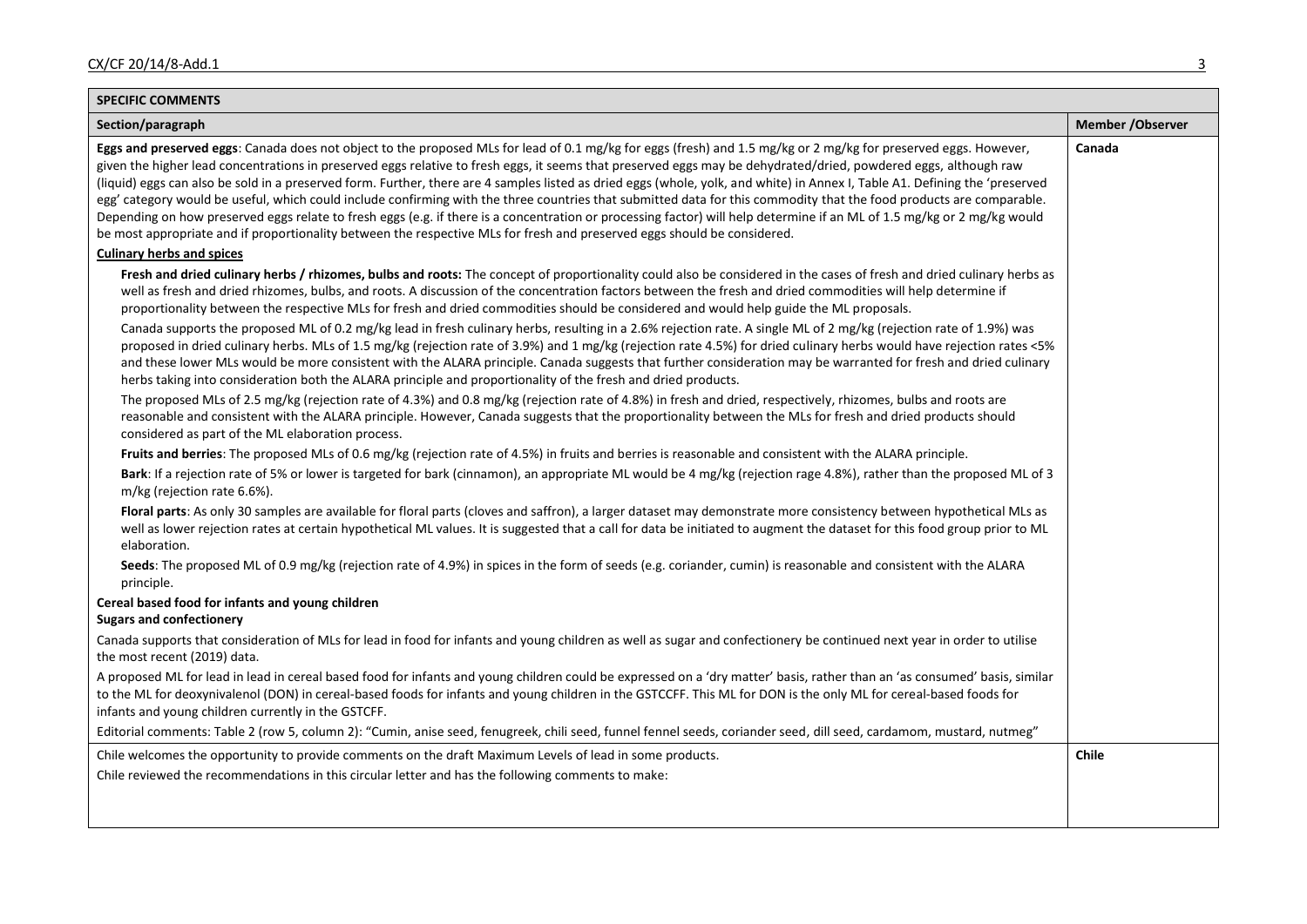| <b>SPECIFIC COMMENTS</b>                                                                                                                                                                                                                                                                                                                                                                                                                                                                                                                                                                                                                      |                   |
|-----------------------------------------------------------------------------------------------------------------------------------------------------------------------------------------------------------------------------------------------------------------------------------------------------------------------------------------------------------------------------------------------------------------------------------------------------------------------------------------------------------------------------------------------------------------------------------------------------------------------------------------------|-------------------|
| Section/paragraph                                                                                                                                                                                                                                                                                                                                                                                                                                                                                                                                                                                                                             | Member / Observer |
| Eggs: Chile agrees with the values proposed by the EWG for eggs, and preserved eggs.                                                                                                                                                                                                                                                                                                                                                                                                                                                                                                                                                          |                   |
| Culinary herbs and spices: Chile agrees with the values proposed by the EWG for spices and culinary herbs, nonetheless, it believes that it is necessary to specify to<br>which spices/herbs they will apply.                                                                                                                                                                                                                                                                                                                                                                                                                                 |                   |
| Cereal based food for infants and young children<br><b>Sugars and confectionery</b>                                                                                                                                                                                                                                                                                                                                                                                                                                                                                                                                                           |                   |
| Chile agrees with postponing until next year the establishment of maximum levels in foods for infants and young children, and in sugar and confectionery products, in<br>light of the inconsistencies identified in the lead data in these food matrices.                                                                                                                                                                                                                                                                                                                                                                                     |                   |
| Culinary herbs and spices: India does not support the proposed MLs for Spices and Culinary Herbs. It is observed that many spice producing countries have not<br>submitted the data and, hence, the data considered for the proposing these MLs is neither sufficient nor representing the actual spice producing countries,<br>geographically. India, being lead producer of spices and condiments, wishes to submit fresh data for all categories of spices and culinary herbs before establishing MLs.<br>Therefore, the limits maybe reworked/ revised after collecting more data from primary producer countries and analyzing the same. | India             |
| The data submitted by India recently also does not support the proposed levels for Rhizomes, bulbs and roots; fruits and berries. Further, data pertaining to other<br>category is not significant enough to drive any conclusion. Therefore, we wish to generate more data on other categories as well.                                                                                                                                                                                                                                                                                                                                      |                   |
| We agree with proposed draft of maximum levels for Lead for selected food categories without any comments.                                                                                                                                                                                                                                                                                                                                                                                                                                                                                                                                    | Iraq              |
| Fresh eggs: For eggs the EU considers that, taking into account the occurrence data for the global data set, there is margin to set an ML, which is lower than the<br>proposed ML of 0.1 mg/kg. The EU would be in favour of an ML of 0.05 mg/kg, which is closer to a 5% rejection rate for the global data set.                                                                                                                                                                                                                                                                                                                             | EU                |
| Preserved eggs: For preserved eggs the EU does not support the establishment of an ML. It is not clear which products are included in this category. As this category<br>does not include dried egg products, it is not clear why the occurrence data are much higher than for regular eggs and what the source of contamination is.                                                                                                                                                                                                                                                                                                          |                   |
| Fresh culinary herbs: For fresh culinary herbs the EU can support the proposed ML of 0.2 mg/kg.                                                                                                                                                                                                                                                                                                                                                                                                                                                                                                                                               |                   |
| Dried culinary herbs: For dried culinary herbs the EU can support the proposed ML of 2.0 mg/kg.                                                                                                                                                                                                                                                                                                                                                                                                                                                                                                                                               |                   |
| <b>Spices</b>                                                                                                                                                                                                                                                                                                                                                                                                                                                                                                                                                                                                                                 |                   |
| Fruits and berries: For fruit and berry spices the EU can support the proposed ML of 0.6 mg/kg.                                                                                                                                                                                                                                                                                                                                                                                                                                                                                                                                               |                   |
| Dried rhizones, bulbs and roots: For rhizome, bulb and root dried spices the EU considers that, taking into account the occurrence data for the global data set, there<br>is margin to set an ML, which is lower than the proposed ML of 2.5 mg/kg. The EU would be in favour of an ML of 1.5 mg/kg, which would lead to a 6% rejection rate<br>for the global data set. Especially in view of the known adulteration practices of colouring turmeric with lead chromate, it is important to set an ML, which is low<br>enough to allow enforcement action against those practices.                                                           |                   |
| Fresh rhizomes, bulbs and roots: For rhizome, bulb and root fresh spices the EU can support the proposed ML of 0.8 mg/kg.                                                                                                                                                                                                                                                                                                                                                                                                                                                                                                                     |                   |
| Bark: For bark spices the EU would like to introduce a reservation against the proposed ML of 3.0 mg/kg, as the data provided by EU stakeholders would support a<br>lower ML of 2.0 mg/kg.                                                                                                                                                                                                                                                                                                                                                                                                                                                    |                   |
| Floral parts: For floral part spices the EU can support the proposed ML of 1.0 mg/kg.                                                                                                                                                                                                                                                                                                                                                                                                                                                                                                                                                         |                   |
| Seeds: For seed spices the EU can support the proposed ML of 0.9 mg/kg.                                                                                                                                                                                                                                                                                                                                                                                                                                                                                                                                                                       |                   |
| Cereal based food for infants and young children /<br><b>Sugars and confectionery</b>                                                                                                                                                                                                                                                                                                                                                                                                                                                                                                                                                         |                   |
| The EU can agree to postpone the establishment of MLs for lead in food for infants and young children and sugar and confectionary until next year.                                                                                                                                                                                                                                                                                                                                                                                                                                                                                            |                   |
| The EU would prefer the establishment of MLs for cereal-based products for infants and young children 'as sold' instead of 'as consumed', because this would facilitate<br>enforcement in case no clear preparation instruction would be indicated on the product label.                                                                                                                                                                                                                                                                                                                                                                      |                   |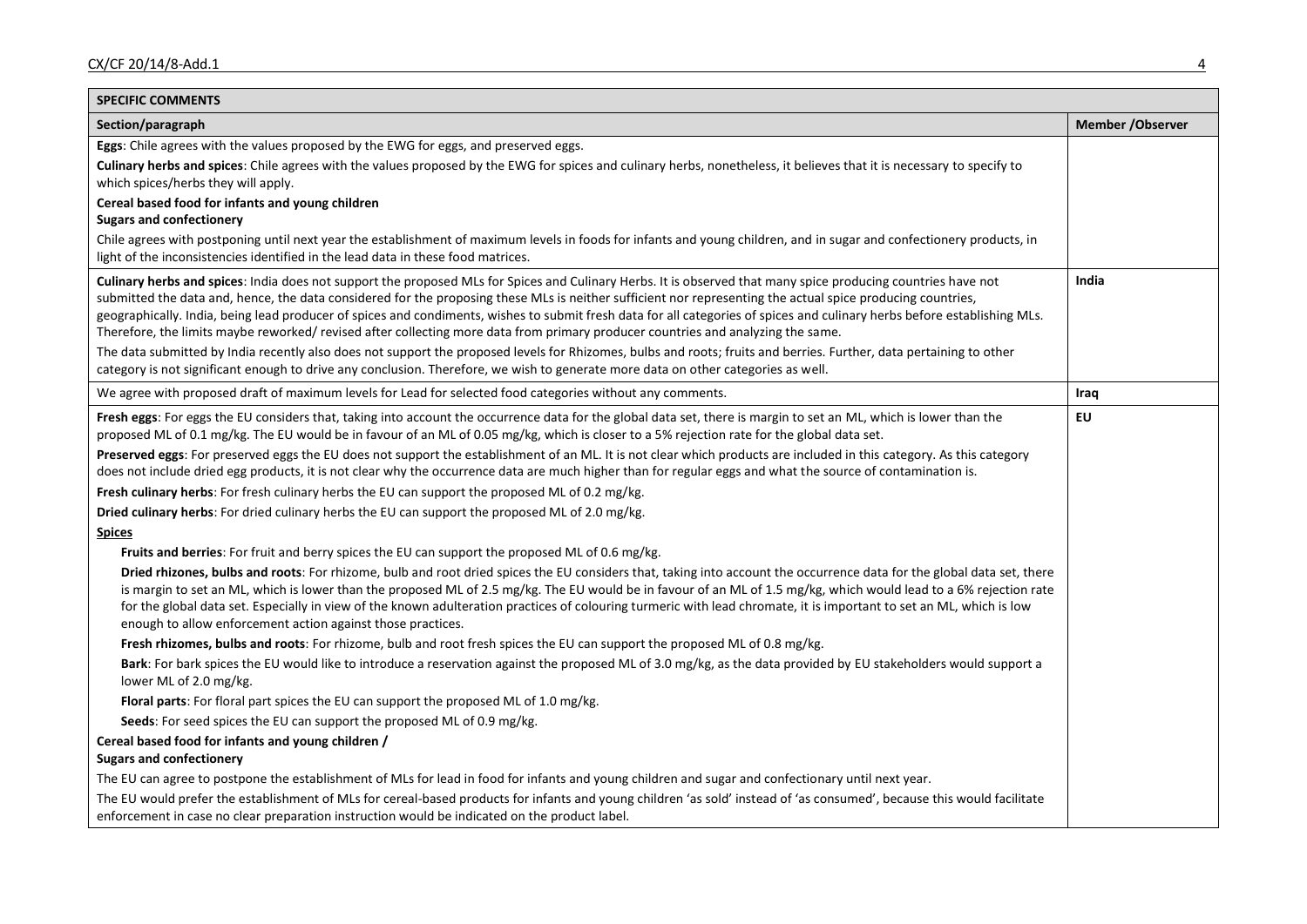| <b>SPECIFIC COMMENTS</b>                                                                                                                                                                                                                                                                                                                                                                                                                                                                                                                                                                                                                                                                                                                                                                                                                                                                                                                                                                                                                                                                                                                                                                                   |                          |
|------------------------------------------------------------------------------------------------------------------------------------------------------------------------------------------------------------------------------------------------------------------------------------------------------------------------------------------------------------------------------------------------------------------------------------------------------------------------------------------------------------------------------------------------------------------------------------------------------------------------------------------------------------------------------------------------------------------------------------------------------------------------------------------------------------------------------------------------------------------------------------------------------------------------------------------------------------------------------------------------------------------------------------------------------------------------------------------------------------------------------------------------------------------------------------------------------------|--------------------------|
| Section/paragraph                                                                                                                                                                                                                                                                                                                                                                                                                                                                                                                                                                                                                                                                                                                                                                                                                                                                                                                                                                                                                                                                                                                                                                                          | Member / Observer        |
| Furthermore, the method of preparation is not always straightforward and may be highly variable depending on the types and amounts of additional ingredients used for<br>the final home preparation and depending on possible different options for the preparation of the ready-to-eat food. No standardized procedures for preparation of<br>different cereal-based baby foods exist and it would also not be realistic to establish such standardized procedures. Therefore, the establishment of MLs for the product<br>'as consumed' might lead to legal uncertainties and complexities in official food laboratories as well as in law enforcement, regardless of whether or not precise<br>information on the product preparation is available. As occurrence data are gathered for these commoditizes 'as sold', it would be logic to also set MLs on an 'as sold'<br>basis.<br>Also for other foods for infants and young children, for example herbal teas, it should be taken into account that further preparation before consumption is required.<br>Therefore, it should be specified for each category of food for infants and young children that the ML applies to the product 'as sold'. |                          |
| Preserved eggs: Establish an ML of 1.5 or 2-mg/kg for preserved eggs. Have a default value to avoid confusion with the ML.                                                                                                                                                                                                                                                                                                                                                                                                                                                                                                                                                                                                                                                                                                                                                                                                                                                                                                                                                                                                                                                                                 | <b>Mexico</b>            |
| <b>Eggs:</b> Republic of Korea supports the establishment of ML for eggs.                                                                                                                                                                                                                                                                                                                                                                                                                                                                                                                                                                                                                                                                                                                                                                                                                                                                                                                                                                                                                                                                                                                                  | <b>Republic of Korea</b> |
| Culinary herbs and spices: We would like to provide following suggestion about classification (herbs, spices). It is difficult to apply because the suggested categories are<br>too specific, so the category should be modified to become more simple. For example:<br>Fresh culinary herbs / Dried culinary herbs / Spices [Fruits and berries, Rhizomes, bulbs and roots (dried), Rhizomes, bulbs and roots (fresh), Bark, Floral part, seed] $\rightarrow$<br>Herbs / Spices, fruit or berry / Spices, seeds / Spices, root, rhizome / Other spices                                                                                                                                                                                                                                                                                                                                                                                                                                                                                                                                                                                                                                                    |                          |
| Fresh eggs: We would like to seek clarification for data of duck eggs. According to the data on the first draft circulated via EWG, we note that the data of duck eggs on<br>the EWG draft and CX/CF 20/14/8 show a significant difference. Refer to the CX/CF 20/14/8, we consider that it is necessary to further call for duck egg data.<br>Thailand does not oppose the establishment of ML for lead in chicken eggs due to sufficient data; however, it is recommended to include the data of intake reduction for<br>considering. More important, we do not agree to set up the ML for lead in fresh eggs by combining the data of chicken eggs and duck eggs. It is obviously shown that<br>there is a significant difference between both data. In fact, duck eggs have higher lead levels than chicken eggs. We, therefore, suggest postponing the consideration on<br>establishing an ML for lead in duck eggs until sufficient data is available.                                                                                                                                                                                                                                               | <b>Thailand</b>          |
| Preserved eggs: Regarding to the proposed ML for lead in preserved eggs, we suggest elevating the MLs which cover the sample rejection rate between 2% and 5%. We<br>suggest that the analyzing for ML should contain the value of intake reduction for each individual proposed MLs for lead. We believe that preserved eggs are not mainly<br>consumed; therefore, the consumption data of preserved eggs could be very low. Thus, the proposed MLs as 1.5 mg/kg or 2.0 mg/kg with the high rejection rate may not<br>be appropriate for preserved eggs. We propose that the hypothetical MLs should be proposed in the higher level such as 3.0 mg/kg with their intake reductions for<br>concrete consideration.                                                                                                                                                                                                                                                                                                                                                                                                                                                                                       |                          |
| Fresh culinary herbs: According to the data shown in Table A2 of CX/CF 20/14/8, there are only 2 countries, Canada and the United States of America, which submitted<br>the data. Thus, we are of the view that the data of fresh herbs is not worldwide. Also, the proposed MLs are not aligned with the existing ML for lead in leafy vegetables<br>established in GSCTFF as 0.3 mg/kg. Hence, we suggest that the Committee consider whether the data should be recalled and re-establishment of ML for lead in fresh<br>herbs with sufficient available data in the next year.                                                                                                                                                                                                                                                                                                                                                                                                                                                                                                                                                                                                                         |                          |
| Dried culinary herbs: Thailand supports the establishment of ML for lead in dried herbs at 2.0 mg/kg which has appropriate intake reduction rate of 41.14% and sample<br>rejection rate of 1.9%.                                                                                                                                                                                                                                                                                                                                                                                                                                                                                                                                                                                                                                                                                                                                                                                                                                                                                                                                                                                                           |                          |
| Spices: Principally, we believe that spices have a very low consumption pattern; therefore, the proposed MLs with high percentage of sample rejection rate may be an<br>inappropriate level. Consequently, we propose that the new hypothetical MLs should be analyzed to cover the sample rejection rate between 2% and 5%.<br>Fruit and berries: Thailand opposes the establishment of ML for lead in fruits and berries at 0.6 mg/kg with sample rejection rate of 4.5%. Therefore, we propose the<br>ML should be higher to 0.8 mg/kg or 1.0 mg/kg which has more appropriate intake reduction rate and sample rejection rate.                                                                                                                                                                                                                                                                                                                                                                                                                                                                                                                                                                         |                          |
| Dried rhizomes, bulbs and roots: Thailand opposes the establishment of ML for lead in dried rhizomes, bulbs and roots spices at 2.5 mg/kg. We suggest that the<br>proposed ML for lead in this food category should be higher to cover sample rejection rate of 2%.                                                                                                                                                                                                                                                                                                                                                                                                                                                                                                                                                                                                                                                                                                                                                                                                                                                                                                                                        |                          |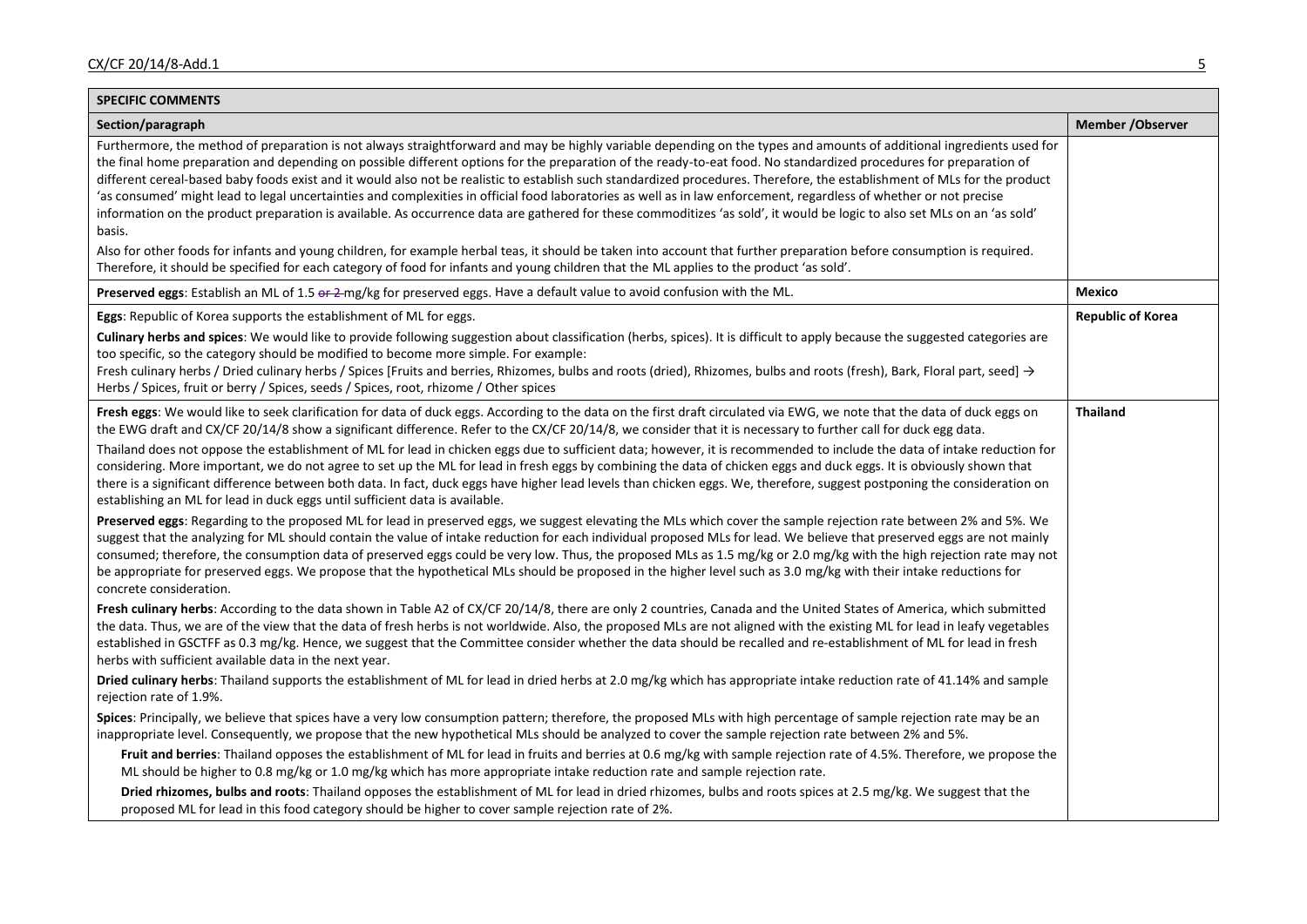| <b>SPECIFIC COMMENTS</b>                                                                                                                                                                                                                                                                                                                                                                                               |                   |
|------------------------------------------------------------------------------------------------------------------------------------------------------------------------------------------------------------------------------------------------------------------------------------------------------------------------------------------------------------------------------------------------------------------------|-------------------|
| Section/paragraph                                                                                                                                                                                                                                                                                                                                                                                                      | Member / Observer |
| Fresh rhizomes, bulbs and roots: Thailand opposes the establishment of ML for lead in fresh rhizomes, bulbs and roots spices at 0.8 mg/kg with sample rejection<br>rate of 4.8%. Therefore, we propose the ML should be at 1.0 mg/kg which has more appropriate sample rejection rate as 1.6%.                                                                                                                         |                   |
| Barks: Thailand opposes the establishment of ML for lead in barks at 3.0 mg/kg. We consider that the proposed ML for lead in this food category should cover<br>sample rejection rate between 2% and 5%.                                                                                                                                                                                                               |                   |
| Floral parts: Thailand supports the establishment of ML for lead in floral parts at 1.0 mg/kg which has an appropriate sample rejection rate of 2.7%.                                                                                                                                                                                                                                                                  |                   |
| Seeds: Thailand opposes the establishment of ML for lead in seeds at 0.9 mg/kg with sample rejection rate of 4.9%. Therefore, we propose the ML should be at<br>1.0 mg/kg which has more appropriate sample rejection rate of 2.9%.                                                                                                                                                                                    |                   |
| Cereal based food for infants and young children: We do not object to postpone the consideration on the establishment of ML for lead in this category. Also, we have<br>no objection to express the ML with "as consumed" in order to in consistent with other food categories established in GSCTFF.                                                                                                                  |                   |
| Sugars and confectionery: We do not object to postpone the consideration on the establishment of ML for lead in this category. However, we are of the view that each<br>type of sugars should be clearly classified. In addition, for clarification about our submitted data for raw sugar to GEMS/Food in 2019, we would like to ask the EWG to<br>confirm whether our submitted data will be used for the next year. |                   |
| Eggs                                                                                                                                                                                                                                                                                                                                                                                                                   | <b>USA</b>        |
| The United States potentially would not object to the proposed ML of 0.1 mg/kg for eggs but is reviewing data to confirm this position for the next session.                                                                                                                                                                                                                                                           |                   |
| The United States questions whether an ML for preserved eggs is needed, given that most samples are from China and Singapore. Preserved eggs may not be an<br>important commodity in international trade.                                                                                                                                                                                                              |                   |
| <b>Culinary herbs and spices</b>                                                                                                                                                                                                                                                                                                                                                                                       |                   |
| Based on input from producers, the United States believes that the proposed MLs for dried culinary herbs; dried rhizomes, bulbs, and roots; dried bark; and dried<br>floral parts are achievable; and that, for the categories "fruits and berries" and "seed," MLs of 1.0 mg/kg would be achievable.                                                                                                                  |                   |
| The United States has some concerns with the proposed MLs of 3.0 mg/kg for bark (e.g., cinnamon), and 2.5 mg/kg for dried rhizomes, bulbs, and roots (e.g.,<br>turmeric) on a health basis.                                                                                                                                                                                                                            |                   |
| The United States is currently reviewing additional data to refine positions on the proposed MLs for spices, dried culinary herbs, and fresh culinary herbs.<br>$\bullet$                                                                                                                                                                                                                                              |                   |
| The United States suggests consideration of an ML for spice mixes, particularly for ground spice mixes.<br>$\bullet$                                                                                                                                                                                                                                                                                                   |                   |
| Cereal based food for infants and young children                                                                                                                                                                                                                                                                                                                                                                       |                   |
| • The United States agrees with further review of the MLs for lead in food for infants and young children.                                                                                                                                                                                                                                                                                                             |                   |
| Cereals: MLs for cereal-based products for infants and young children should be based on an "as is"/dry basis, comparable to deoxynivalenol MLs for cereal-based foods<br>for infants and young children. Lead concentrations measured on an "as consumed" basis will vary depending on preparation method.                                                                                                            |                   |
| <b>Sugars and confectionery</b>                                                                                                                                                                                                                                                                                                                                                                                        |                   |
| • The United States agrees with further review of the MLs for lead in sugars and confectionery.                                                                                                                                                                                                                                                                                                                        |                   |
| <b>Other categories</b>                                                                                                                                                                                                                                                                                                                                                                                                |                   |
| • We also have specific comments on the following categories:                                                                                                                                                                                                                                                                                                                                                          |                   |
| Fruit juice: An ML may not be needed. Data on lead in fruit juice for infants and young children were included in the recent reassessment of existing lead<br>MLs, and these products are covered by the revised MLs in the GSCTFF.                                                                                                                                                                                    |                   |
| Herbal teas: An ML may not be needed. Herbal tea for infants and young children appears to be a regionally consumed food, based on the small number<br>$\bullet$<br>of data available from only one region.                                                                                                                                                                                                            |                   |